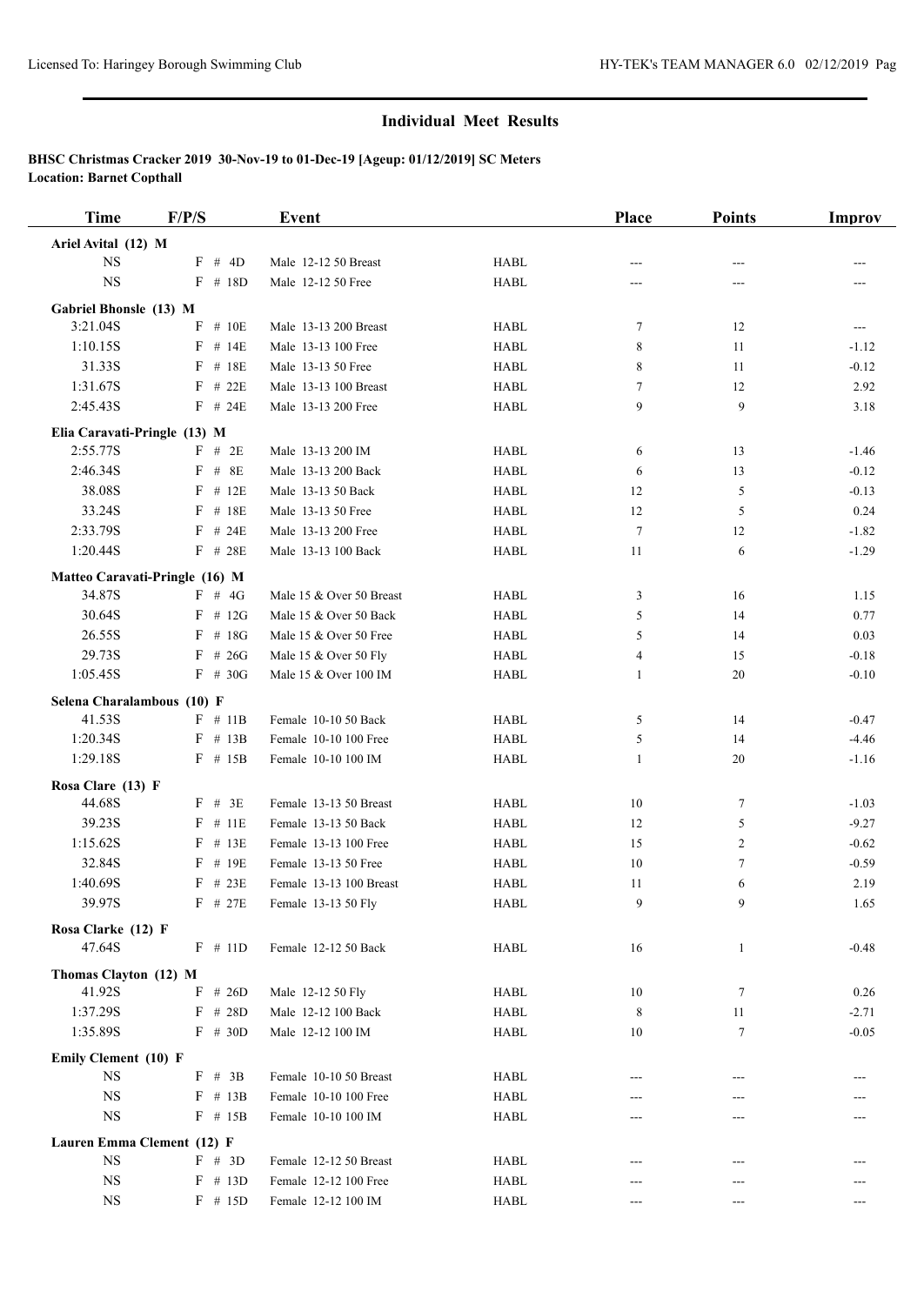| <b>Time</b>            | F/P/S                                   | Event                       |                                | Place          | <b>Points</b>    | Improv  |
|------------------------|-----------------------------------------|-----------------------------|--------------------------------|----------------|------------------|---------|
| Luke Ellingham (15) M  |                                         |                             |                                |                |                  |         |
| 36.20S                 | # $4G$<br>F                             | Male 15 & Over 50 Breast    | <b>HABL</b>                    | $\overline{7}$ | 12               | 1.18    |
| <b>NS</b>              | # 10G<br>F                              | Male 15 & Over 200 Breast   | <b>HABL</b>                    | ---            | ---              | ---     |
| <b>NS</b>              | $F$ # 14G                               | Male 15 & Over 100 Free     | <b>HABL</b>                    | $---$          | ---              | ---     |
| 27.95S                 | $F$ # 18G                               | Male 15 & Over 50 Free      | <b>HABL</b>                    | 10             | 7                | $-0.60$ |
| 1:19.76S               | $F$ # 22G                               | Male 15 & Over 100 Breast   | <b>HABL</b>                    | 4              | 15               | $-0.07$ |
| 32.31S                 | # 26G<br>F                              | Male 15 & Over 50 Fly       | <b>HABL</b>                    | 10             | $\overline{7}$   | 0.24    |
| 1:12.72S               | $F$ # 30G                               | Male 15 & Over 100 IM       | <b>HABL</b>                    | 3              | 16               | $-1.47$ |
|                        | Luca Fabbrani-Fearon (11) M             |                             |                                |                |                  |         |
| <b>NS</b>              | $F$ # 22C                               | Male 11-11 100 Breast       | <b>HABL</b>                    |                | ---              |         |
| <b>NS</b>              | $F$ # 24C                               | Male 11-11 200 Free         | <b>HABL</b>                    |                | ---              |         |
| Adriana Fazzani (12) F |                                         |                             |                                |                |                  |         |
| 1:31.47S               | F # 5D                                  | Female 12-12 100 Fly        | <b>HABL</b>                    | 6              | 13               | $-4.42$ |
| 3:28.14S               | $F$ # 9D                                | Female 12-12 200 Breast     | <b>HABL</b>                    | 3              | 16               | 8.05    |
| 40.18S                 | $F$ # 11D                               | Female 12-12 50 Back        | <b>HABL</b>                    | 9              | 9                | $-0.08$ |
| 1:20.48S               | # 13D<br>F                              | Female 12-12 100 Free       | <b>HABL</b>                    | 16             | $\mathbf{1}$     | 2.04    |
| 1:32.48S               | # 15D<br>F                              | Female 12-12 100 IM         | <b>HABL</b>                    | 10             | 7                | 4.31    |
| 3:15.12S               | $F$ # 17D                               | Female 12-12 200 IM         | <b>HABL</b>                    | 8              | 11               | $-0.46$ |
| 34.20S                 | $F$ # 19D                               | Female 12-12 50 Free        | <b>HABL</b>                    | 12             | 5                | $-0.77$ |
| 1:39.37S               | $F$ # 23D                               | Female 12-12 100 Breast     | <b>HABL</b>                    | 6              | 13               | 2.80    |
| 2:57.94S               | $F$ # 25D                               | Female 12-12 200 Free       | <b>HABL</b>                    | 11             | 6                | 4.82    |
| 40.61S                 | $F$ # 27D                               | Female 12-12 50 Fly         | <b>HABL</b>                    | 19             | ---              | 2.04    |
| 1:32.90S               | $F$ # 29D                               | Female 12-12 100 Back       | <b>HABL</b>                    | 12             | 5                | 2.38    |
| Shakil Giordani (17) M |                                         |                             |                                |                |                  |         |
| 2:15.25S               | $F$ # 2G                                | Male 15 & Over 200 IM       | <b>HABL</b>                    | 1              | 20               | 3.21    |
| 2:08.61S               | $F$ # 8G                                | Male 15 & Over 200 Back     | <b>HABL</b>                    | 1              | 20               | $-1.97$ |
| 2:17.24S               | $F$ # 20G                               | Male 15 & Over 200 Fly      | <b>HABL</b>                    | 2              | 17               | 3.24    |
|                        | Miranda Gomez-Velasco (15) F            |                             |                                |                |                  |         |
| 45.56S                 | $F \# 3G$                               | Female 15 & Over 50 Breast  | <b>HABL</b>                    | 5              | 14               | $-1.04$ |
| 1:25.37S               | $F$ # 5G                                | Female 15 & Over 100 Fly    | <b>HABL</b>                    | 6              | 13               | $-0.38$ |
| 40.27S                 | $F \# 11G$                              | Female 15 & Over 50 Back    | <b>HABL</b>                    | 7              | 12               | $-0.17$ |
| 1:10.88S               | $F$ # 13G                               | Female 15 & Over 100 Free   | <b>HABL</b>                    | 6              | 13               | $-0.71$ |
| 33.22S                 | $F$ # 19G                               | Female 15 & Over 50 Free    | HABL                           |                | 12               | 0.39    |
| 1:41.43S               | $F$ # 23G                               | Female 15 & Over 100 Breast | HABL                           | 5              | 14               | 2.40    |
| 38.65S                 | $F$ # 27G                               | Female 15 & Over 50 Fly     | ${\rm H}{\bf A}{\bf B}{\bf L}$ | 9              | 9                | 1.32    |
| Annabella Grant (15) F |                                         |                             |                                |                |                  |         |
| 31.47S                 | $F$ # 19G                               | Female 15 & Over 50 Free    | <b>HABL</b>                    | 5              | 14               | $-0.37$ |
| 2:34.57S               | $F$ # 25G                               | Female 15 & Over 200 Free   | <b>HABL</b>                    | 7              | 12               | ---     |
| 35.44S                 | $F$ # 27G                               | Female 15 & Over 50 Fly     | <b>HABL</b>                    | 7              | 12               | ---     |
|                        | Kyrique Cameron Griffith-Preprah (13) M |                             |                                |                |                  |         |
| 35.99S                 | $F$ # 12E                               | Male 13-13 50 Back          | HABL                           | 10             | 7                | $-4.15$ |
| 1:12.48S               | F # 14E                                 | Male 13-13 100 Free         | ${\rm H}{\bf A}{\bf B}{\bf L}$ | 9              | $\boldsymbol{9}$ | 1.79    |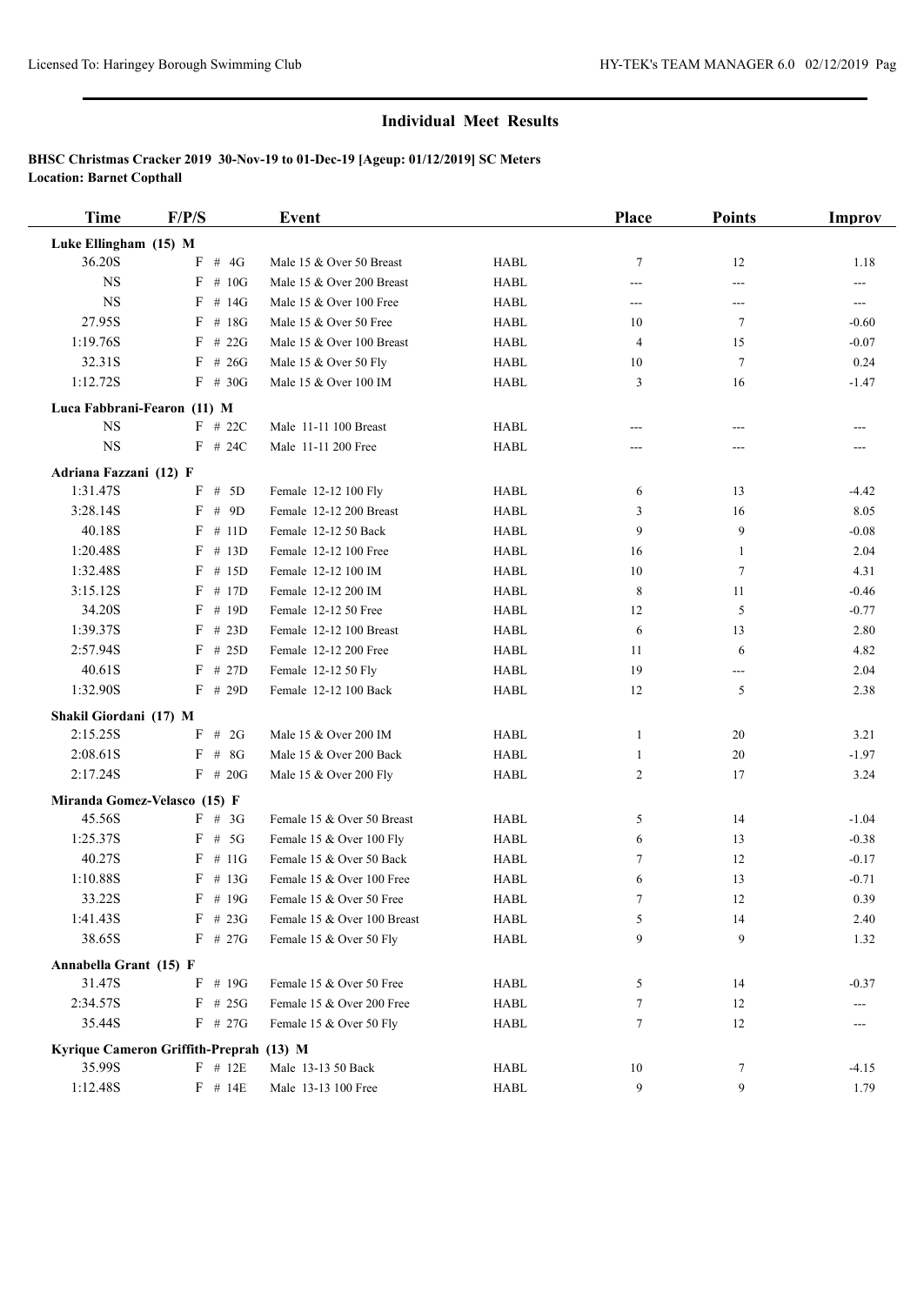| Time                      | F/P/S                        | <b>Event</b>                           |                            | Place | <b>Points</b>              | <b>Improv</b>            |
|---------------------------|------------------------------|----------------------------------------|----------------------------|-------|----------------------------|--------------------------|
| Maja Grzybek (12) F       |                              |                                        |                            |       |                            |                          |
| 1:40.86S                  | $F$ # 5D                     | Female 12-12 100 Fly                   | <b>HABL</b>                | 9     | 9                          | $-0.75$                  |
| 38.08S                    | $F$ # 11D                    | Female 12-12 50 Back                   | <b>HABL</b>                | 3     | 16                         | $-1.14$                  |
| 1:11.25S                  | $F$ # 13D                    | Female 12-12 100 Free                  | <b>HABL</b>                | 6     | 13                         | 0.55                     |
| 31.21S                    | $F$ # 19D                    | Female 12-12 50 Free                   | <b>HABL</b>                | 2     | 17                         | $-0.97$                  |
| 1:32.84S                  | $F$ # 23D                    | Female 12-12 100 Breast                | <b>HABL</b>                | 3     | 16                         | $\cdots$                 |
| 38.19S                    | $F$ # 27D                    | Female 12-12 50 Fly                    | <b>HABL</b>                | 9     | 8                          | $-1.32$                  |
| 1:23.52S                  | $F$ # 29D                    | Female 12-12 100 Back                  | <b>HABL</b>                | 3     | 16                         | $-1.17$                  |
|                           | Arun Hamilton McMahon (14) M |                                        |                            |       |                            |                          |
| 35.49S                    | $F$ # 4F                     | Male 14-14 50 Breast                   | <b>HABL</b>                | 3     | 16                         | $-0.16$                  |
| 1:10.61S                  | $F$ # $6F$                   | Male 14-14 100 Fly                     | <b>HABL</b>                | 3     | 16                         | 0.20                     |
| 2:30.53S                  | $F$ # 8F                     | Male 14-14 200 Back                    | <b>HABL</b>                | 2     | 17                         | $-4.53$                  |
| 30.46S                    | $F$ # 12 $F$                 | Male 14-14 50 Back                     | <b>HABL</b>                | 1     | 20                         | 0.34                     |
| Amy Hanson (9) F          |                              |                                        |                            |       |                            |                          |
| 40.02S                    | $F$ # 19A                    | Female 9-9 50 Free                     | <b>HABL</b>                | 7     | 12                         | $-2.98$                  |
| 1:53.60S                  | $F$ # 23A                    | Female 9-9 100 Breast                  | <b>HABL</b>                | 5     | 14                         | 0.65                     |
|                           | Stephen Harden-Wilson (14) M |                                        |                            |       |                            |                          |
| 2:21.48S                  | $F$ # 24F                    | Male 14-14 200 Free                    | <b>HABL</b>                | 3     | 16                         | $-5.60$                  |
| 32.98S                    | $F$ # 26F                    | Male 14-14 50 Fly                      | <b>HABL</b>                | 2     | 17                         | $-0.16$                  |
| 1:15.94S                  | $F$ # 28F                    | Male 14-14 100 Back                    | <b>HABL</b>                | 3     | 16                         | 3.83                     |
| 1:16.83S                  | $F$ # 30F                    | Male 14-14 100 IM                      | <b>HABL</b>                | 3     | 16                         | $-0.06$                  |
| Louis Hogan-Tricks (12) M |                              |                                        |                            |       |                            |                          |
| <b>NS</b>                 | F # 4D                       | Male 12-12 50 Breast                   | <b>HABL</b>                | ---   | ---                        | $---$                    |
|                           |                              |                                        |                            |       |                            |                          |
| Jamie Holland (13) M      | $F$ # 18E                    |                                        |                            |       |                            |                          |
| 32.42S                    |                              | Male 13-13 50 Free                     | <b>HABL</b>                | 11    | 6                          | $-0.58$                  |
| 2:34.26S                  | $F$ # 24E                    | Male 13-13 200 Free                    | <b>HABL</b>                | 8     | 11                         | $-5.64$                  |
| 38.37S<br>1:26.28S        | $F$ # 26E<br>$F$ # 30E       | Male 13-13 50 Fly<br>Male 13-13 100 IM | <b>HABL</b><br><b>HABL</b> | 8     | 11<br>13                   | $-0.06$<br>2.37          |
|                           |                              |                                        |                            | 6     |                            |                          |
| Faith Jones (13) F        |                              |                                        |                            |       |                            |                          |
| 1:33.22S                  | $F$ # 5E                     | Female 13-13 100 Fly                   | <b>HABL</b>                | 8     | 11                         | 2.05                     |
| 41.99S                    | $F$ # 11E                    | Female 13-13 50 Back                   | <b>HABL</b>                | 18    | ---                        | 1.72                     |
| <b>NS</b>                 | $F$ # 15E                    | Female 13-13 100 IM                    | <b>HABL</b>                | $---$ | $---$                      | $\hspace{0.05cm} \ldots$ |
| 3:15.19S                  | $F$ # 17E                    | Female 13-13 200 IM                    | <b>HABL</b>                | 9     | 9                          | 3.44                     |
| 35.73S                    | $F$ # 19E                    | Female 13-13 50 Free                   | <b>HABL</b>                | 20    |                            | 0.66                     |
| 40.10S<br>$_{\rm NS}$     | $F$ # 27E<br>$F$ # 29E       | Female 13-13 50 Fly                    | HABL                       | 10    | 7                          | 1.39                     |
|                           |                              | Female 13-13 100 Back                  | HABL                       | ---   | ---                        | ---                      |
| Rannie Jones (9) F        |                              |                                        |                            |       |                            |                          |
| 1:14.00S                  | $F \# 3A$                    | Female 9-9 50 Breast                   | <b>HABL</b>                | 10    | 7                          | 10.33                    |
| 56.07S                    | $F$ # 11A                    | Female 9-9 50 Back                     | HABL                       | 10    | $\tau$                     | 0.19                     |
| <b>NS</b>                 | $F$ # 15A                    | Female 9-9 100 IM                      | HABL                       | $---$ | ---                        | $\hspace{0.05cm} \ldots$ |
| 47.89S                    | $F$ # 19A                    | Female 9-9 50 Free                     | HABL                       | 13    | 4                          | $-4.10$                  |
| 2:19.94S                  | $F$ # 23A                    | Female 9-9 100 Breast                  | <b>HABL</b>                | 9     | 9                          | 10.52                    |
| 1:16.74S                  | $F$ # 27A                    | Female 9-9 50 Fly                      | <b>HABL</b>                | 5     | 14                         | 11.77                    |
| Glenda Krasniqi (12) F    |                              |                                        |                            |       |                            |                          |
| 39.68S                    | $F$ # 19D                    | Female 12-12 50 Free                   | HABL                       | 20    | ---                        | $-2.59$                  |
| 2:14.72S                  | $F$ # 23D                    | Female 12-12 100 Breast                | <b>HABL</b>                | 11    | 6                          | $-4.78$                  |
| 3:11.75S                  | $F$ # 25D                    | Female 12-12 200 Free                  | HABL                       | 13    | 4                          | $\qquad \qquad \cdots$   |
| 52.35S                    | $F$ # 27D                    | Female 12-12 50 Fly                    | HABL                       | 22    | $\qquad \qquad \text{---}$ | 1.72                     |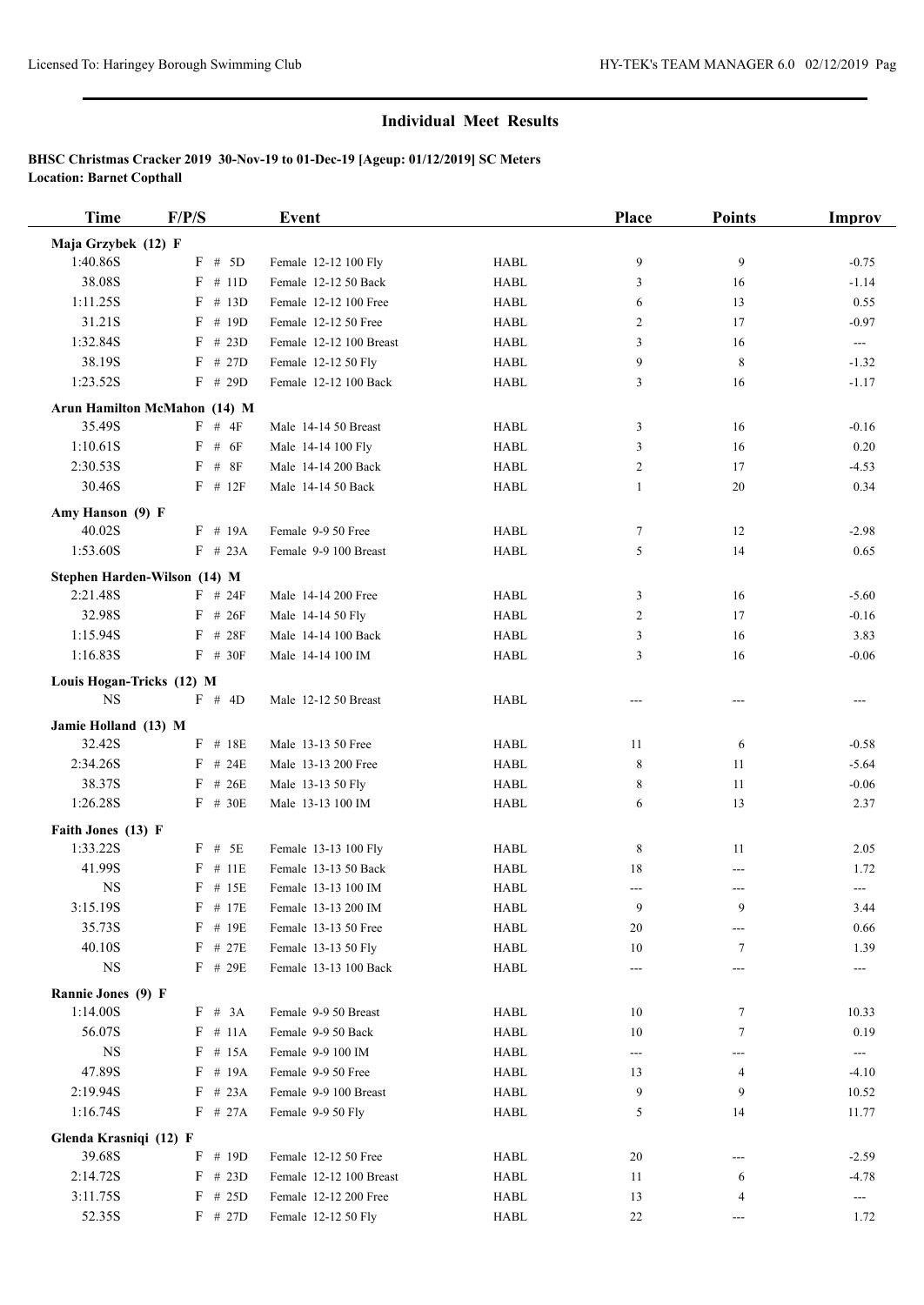| Time                                   | F/P/S                | Event                     |             | Place          | <b>Points</b> | <b>Improv</b>            |
|----------------------------------------|----------------------|---------------------------|-------------|----------------|---------------|--------------------------|
| Sabrina Nambaale (12) F                |                      |                           |             |                |               |                          |
| 55.52S DQ                              | F # 3D               | Female 12-12 50 Breast    | <b>HABL</b> | $---$          | ---           |                          |
| 51.22S                                 | $F$ # 11D            | Female 12-12 50 Back      | <b>HABL</b> | 17             | ---           | ---                      |
| 40.76S                                 | $F$ # 19D            | Female 12-12 50 Free      | <b>HABL</b> | 21             | ---           | $-1.20$                  |
| Rose Pepperday (18) F                  |                      |                           |             |                |               |                          |
| 1:05.12S                               | $F$ # 13G            | Female 15 & Over 100 Free | <b>HABL</b> | 3              | 16            | 1.03                     |
| 30.27S                                 | $F$ # 19G            | Female 15 & Over 50 Free  | <b>HABL</b> | 3              | 16            | 0.10                     |
| 2:41.05S                               | $F$ # 21G            | Female 15 & Over 200 Fly  | <b>HABL</b> | 2              | 17            | 5.05                     |
| 2:18.05S                               | $F$ # 25G            | Female 15 & Over 200 Free | <b>HABL</b> | 3              | 16            | 0.56                     |
| 1:13.87S                               | $F$ # 29G            | Female 15 & Over 100 Back | <b>HABL</b> | $\overline{c}$ | 17            | 1.25                     |
| Francesca Poulton (12) F               |                      |                           |             |                |               |                          |
| <b>NS</b>                              | $F$ # 19D            | Female 12-12 50 Free      | <b>HABL</b> | $---$          | ---           | ---                      |
| <b>NS</b>                              | $F$ # 23D            | Female 12-12 100 Breast   | <b>HABL</b> | ---            | ---           |                          |
| <b>NS</b>                              | F<br># 25D           | Female 12-12 200 Free     | <b>HABL</b> | ---            | ---           | ---                      |
| <b>NS</b>                              | # 27D<br>F           | Female 12-12 50 Fly       | <b>HABL</b> | ---            | ---           | ---                      |
| <b>NS</b>                              | $F$ # 29D            | Female 12-12 100 Back     | <b>HABL</b> | $---$          | ---           | $---$                    |
| Ambirojah Rajaloo (13) F               |                      |                           |             |                |               |                          |
| 47.98S                                 | $F$ # 3E             | Female 13-13 50 Breast    | <b>HABL</b> | 17             | ---           | $-0.67$                  |
| 43.78S                                 | F<br># 11E           | Female 13-13 50 Back      | <b>HABL</b> | 21             | ---           | $-4.29$                  |
| 1:19.14S                               | $F$ # 13E            | Female 13-13 100 Free     | <b>HABL</b> | 21             | ---           | $-1.64$                  |
| 34.82S                                 | $F$ # 19E            | Female 13-13 50 Free      | <b>HABL</b> | 17             | ---           | $-0.98$                  |
| 1:44.88S                               | $F$ # 23E            | Female 13-13 100 Breast   | <b>HABL</b> | 12             | 5             | $-0.74$                  |
| 2:58.12S                               | $F$ # 25E            | Female 13-13 200 Free     | <b>HABL</b> | 8              | 11            | $-3.34$                  |
| Francesca Rattigan (12) F              |                      |                           |             |                |               |                          |
| 1:12.18S                               | $F$ # 13D            | Female 12-12 100 Free     | <b>HABL</b> | 7              | 12            | $-2.22$                  |
| 1:28.59S                               | $F$ # 15D            | Female 12-12 100 IM       | <b>HABL</b> | 8              | 11            | $-0.62$                  |
| 32.06S                                 | $F$ # 19D            | Female 12-12 50 Free      | <b>HABL</b> | 6              | 13            | $-1.12$                  |
| 35.67S                                 | $F$ # 27D            | Female 12-12 50 Fly       | <b>HABL</b> | 3              | 16            | 1.25                     |
| 1:25.99S                               | $F$ # 29D            | Female 12-12 100 Back     | <b>HABL</b> | 8              | 11            | 1.39                     |
| Luca Ridard (12) M                     |                      |                           |             |                |               |                          |
| 2:46.81S                               | F # 2D               | Male 12-12 200 IM         | <b>HABL</b> | 3              | 16            | $-8.19$                  |
| 2:47.54S                               | $F$ # 8D             | Male 12-12 200 Back       | <b>HABL</b> | 3              | 16            | 0.31                     |
| 36.70S                                 | $\mathbf F$<br># 12D | Male 12-12 50 Back        | <b>HABL</b> | 4              | 15            | 0.45                     |
| 1:08.39S                               | $F$ # 14D            | Male 12-12 100 Free       | HABL        | 4              | 15            | 1.05                     |
| 31.07S                                 | $F$ # 18D            | Male 12-12 50 Free        | <b>HABL</b> | 5              | 14            | $-0.58$                  |
| 2:25.50S                               | $F$ # 24D            | Male 12-12 200 Free       | HABL        | 3              | 16            | $-3.55$                  |
| 1:17.31S                               | F<br># 28D           | Male 12-12 100 Back       | <b>HABL</b> | 2              | 17            | $-0.69$                  |
| 1:17.71S                               | $F$ # 30D            | Male 12-12 100 IM         | <b>HABL</b> | 1              | 20            | $-1.49$                  |
| Georgina Saltmarsh (10) F              |                      |                           |             |                |               |                          |
| 42.11S                                 | $F$ # 19B            | Female 10-10 50 Free      | HABL        | 16             | 1             | $-1.23$                  |
| 1:58.61S                               | $F$ # 23B            | Female 10-10 100 Breast   | <b>HABL</b> | 11             | 6             | 5.85                     |
|                                        |                      |                           |             |                |               |                          |
| Aidan Sweet Purcell (13) M<br>2:49.49S | $F$ # 24E            | Male 13-13 200 Free       | HABL        | 10             | $\tau$        | ---                      |
| 41.30S                                 | $F$ # 26E            | Male 13-13 50 Fly         | <b>HABL</b> | 9              | 9             | $-0.96$                  |
|                                        |                      |                           |             |                |               |                          |
| Cody Sweet Purcell (11) M              |                      |                           |             |                |               |                          |
| 3:29.33S                               | $F$ # 24C            | Male 11-11 200 Free       | <b>HABL</b> | 12             | 5             | ---                      |
| 48.22S                                 | $F$ # 26C            | Male 11-11 50 Fly         | HABL        | 14             | 3             | 2.16                     |
| <b>XDQ</b>                             | $F$ # 30C            | Male 11-11 100 IM         | <b>HABL</b> | $\sim$ $\sim$  | ---           | $\overline{\phantom{a}}$ |